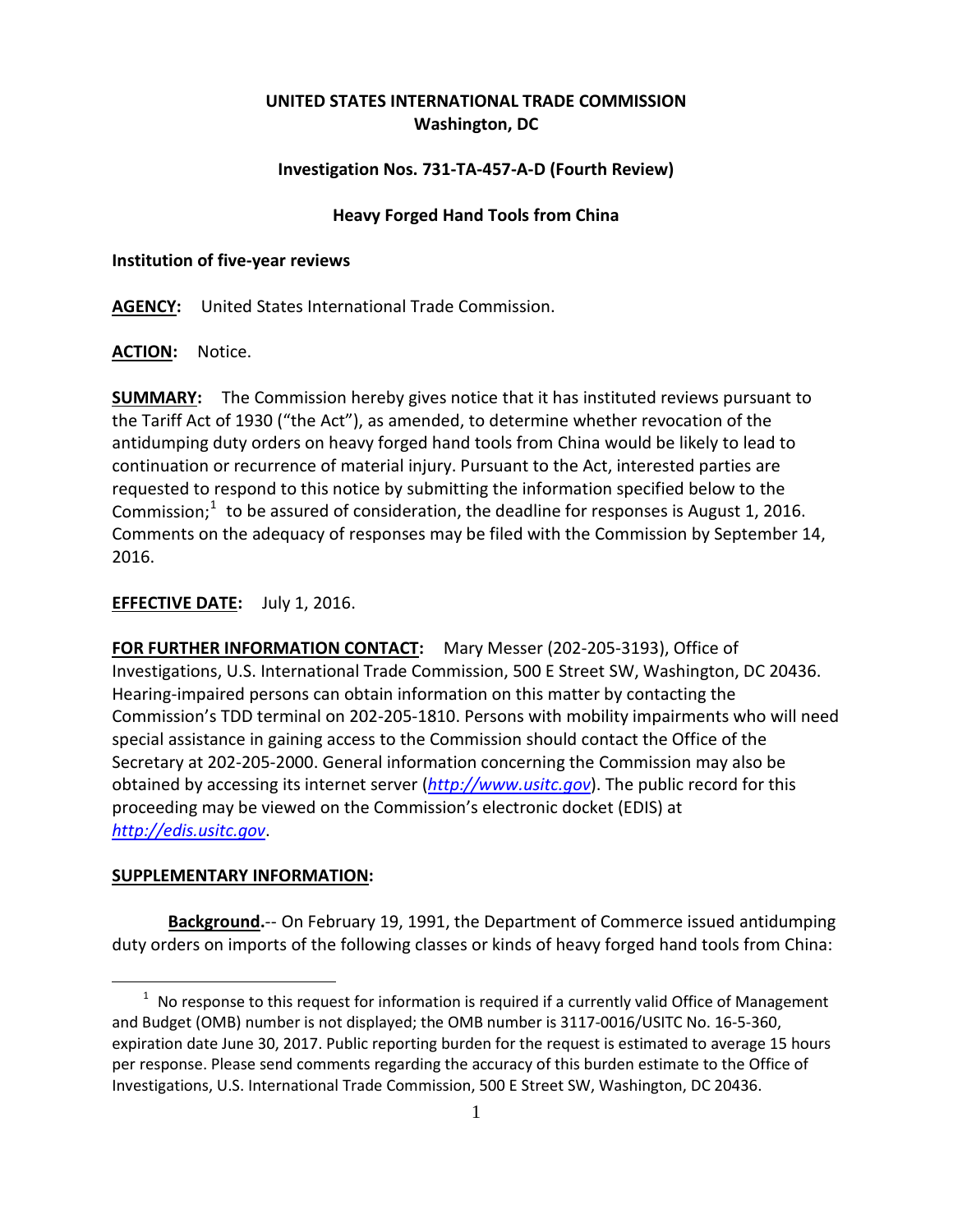(1) Axes and adzes, (2) bars and wedges, (3) hammers and sledges, and (4) picks and mattocks (56 FR 6622). Following the first five-year reviews by Commerce and the Commission, effective August 10, 2000, Commerce issued a continuation of the antidumping duty orders on imports of heavy forged hand tools from China (65 FR 48962). Following second five-year reviews by Commerce and the Commission, effective February 16, 2006, Commerce issued a continuation of the antidumping duty orders on imports of heavy forged hand tools from China (71 FR 8276). Following the third five-year reviews by Commerce and the Commission, effective August 22, 2011, Commerce issued a continuation of the antidumping duty orders on imports of heavy forged hand tools from China (76 FR 52313). The Commission is now conducting fourth reviews pursuant to section 751(c) of the Act, as amended (19 USC 1675(c)), to determine whether revocation of the orders would be likely to lead to continuation or recurrence of material injury to the domestic industry within a reasonably foreseeable time. Provisions concerning the conduct of this proceeding may be found in the Commission's Rules of Practice and Procedure at 19 CFR Parts 201, Subparts A and B and 19 CFR Part 207, Subparts A and F. The Commission will assess the adequacy of interested party responses to this notice of institution to determine whether to conduct full or expedited reviews. The Commission's determinations in any expedited reviews will be based on the facts available, which may include information provided in response to this notice.

**Definitions.**--The following definitions apply to these reviews:

- (1) *Subject Merchandise* is the class or kind of merchandise that is within the scope of the five-year reviews, as defined by the Department of Commerce.
- (2) The *Subject Country* in these reviews is China.
- (3) The *Domestic Like Product* is the domestically produced product or products which are like, or in the absence of like, most similar in characteristics and uses with, the *Subject Merchandise*. In its original determinations, its full first five-year review determinations, and its expedited second and third five-year review determinations, the Commission found four *Domestic Like Products*: (1) axes, adzes and hewing tools, other than machetes, with or without handles; (2) bar tools, track tools and wedges; (3) hammers and sledges, with heads weighing two pounds or more, with or without handles; and (4) picks and mattocks, with or without handles, coextensive with Commerce's scope.
- (4) The *Domestic Industry* is the U.S. producers as a whole of the *Domestic Like Product*, or those producers whose collective output of the *Domestic Like Product* constitutes a major proportion of the total domestic production of the product. In its original determinations, its full first five-year review determinations, and its expedited second and third five-year review determinations, the Commission found four *Domestic Industries*: (1) Domestic producers of axes, adzes and hewing tools, other than machetes, with or without handles; (2) domestic producers of bar tools, track tools, and wedges; (3)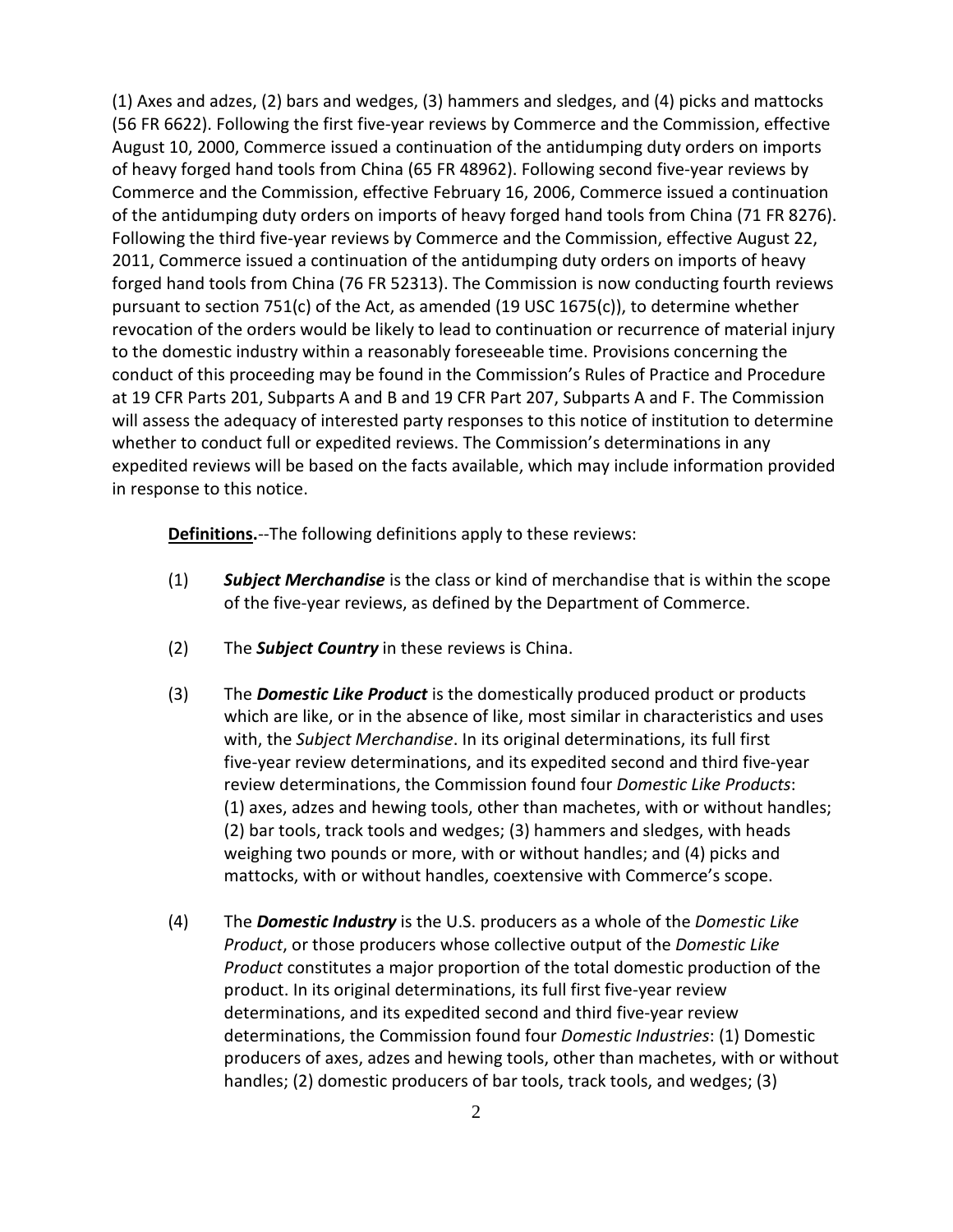domestic producers of hammers and sledges, with heads weighing two pounds or more, with or without handles; and (4) domestic producers of picks and mattocks, with or without handles. In the original investigations, the Commission excluded from the *Domestic Industries* companies that did no more than assemble imported heads with handles purchased from a domestic manufacturer. The Commission also excluded one domestic producer, Madison Mill, from the *Domestic Industries* under the related parties provision in the original investigations. In its full first five-year reviews and its expedited second and third five-year reviews, the Commission did not exclude any company as a related party.

(5) An *Importer* is any person or firm engaged, either directly or through a parent company or subsidiary, in importing the *Subject Merchandise* into the United States from a foreign manufacturer or through its selling agent.

**Participation in the proceeding and public service list.**--Persons, including industrial users of the *Subject Merchandise* and, if the merchandise is sold at the retail level, representative consumer organizations, wishing to participate in the proceeding as parties must file an entry of appearance with the Secretary to the Commission, as provided in section 201.11(b)(4) of the Commission's rules, no later than 21 days after publication of this notice in the *Federal Register*. The Secretary will maintain a public service list containing the names and addresses of all persons, or their representatives, who are parties to the proceeding.

Former Commission employees who are seeking to appear in Commission five-year reviews are advised that they may appear in a review even if they participated personally and substantially in the corresponding underlying original investigation or an earlier review of the same underlying investigation. The Commission's designated agency ethics official has advised that a five-year review is not the same particular matter as the underlying original investigation, and a five-year review is not the same particular matter as an earlier review of the same underlying investigation for purposes of 18 U.S.C. 207, the post employment statute for Federal employees, and Commission rule 201.15(b) (19 CFR 201.15(b)), 79 FR 3246 (Jan. 17, 2014), 73 FR 24609 (May 5, 2008). Consequently, former employees are not required to seek Commission approval to appear in a review under Commission rule 19 CFR 201.15, even if the corresponding underlying original investigation or an earlier review of the same underlying investigation was pending when they were Commission employees. For further ethics advice on this matter, contact Carol McCue Verratti, Deputy Agency Ethics Official, at 202-205-3088.

**Limited disclosure of business proprietary information (BPI) under an administrative protective order (APO) and APO service list.**--Pursuant to section 207.7(a) of the Commission's rules, the Secretary will make BPI submitted in this proceeding available to authorized applicants under the APO issued in the proceeding, provided that the application is made no later than 21 days after publication of this notice in the *Federal Register*. Authorized applicants must represent interested parties, as defined in 19 U.S.C. 1677(9), who are parties to the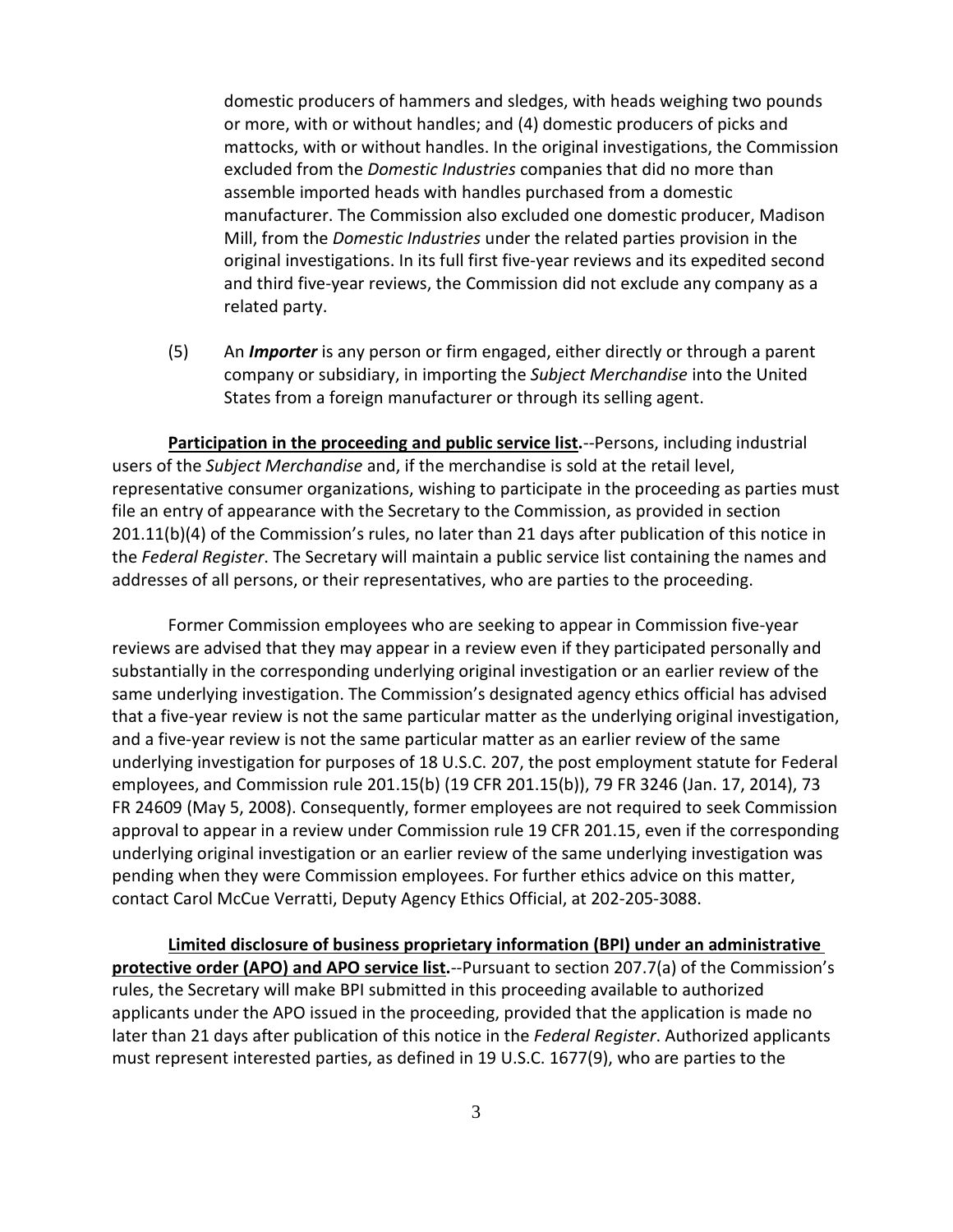proceeding. A separate service list will be maintained by the Secretary for those parties authorized to receive BPI under the APO.

**Certification.**--Pursuant to section 207.3 of the Commission's rules, any person submitting information to the Commission in connection with this proceeding must certify that the information is accurate and complete to the best of the submitter's knowledge. In making the certification, the submitter will acknowledge that information submitted in response to this request for information and throughout this proceeding or other proceeding may be disclosed to and used: (i) by the Commission, its employees and Offices, and contract personnel (a) for developing or maintaining the records of this or a related proceeding, or (b) in internal investigations, audits, reviews, and evaluations relating to the programs, personnel, and operations of the Commission including under 5 U.S.C. Appendix 3; or (ii) by U.S. government employees and contract personnel, solely for cybersecurity purposes. All contract personnel will sign appropriate nondisclosure agreements.

**Written submissions.**--Pursuant to section 207.61 of the Commission's rules, each interested party response to this notice must provide the information specified below. The deadline for filing such responses is August 1, 2016. Pursuant to section 207.62(b) of the Commission's rules, eligible parties (as specified in Commission rule 207.62(b)(1)) may also file comments concerning the adequacy of responses to the notice of institution and whether the Commission should conduct expedited or full reviews. The deadline for filing such comments is September 14, 2016. All written submissions must conform with the provisions of section 201.8 of the Commission's rules; any submissions that contain BPI must also conform with the requirements of sections 201.6, 207.3, and 207.7 of the Commission's rules. The Commission's Handbook on E-Filing, available on the Commission's website at http://edis.usitc.gov, elaborates upon the Commission's rules with respect to electronic filing. Also, in accordance with sections 201.16(c) and 207.3 of the Commission's rules, each document filed by a party to the proceeding must be served on all other parties to the proceeding (as identified by either the public or APO service list as appropriate), and a certificate of service must accompany the document (if you are not a party to the proceeding you do not need to serve your response).

**Inability to provide requested information.**--Pursuant to section 207.61(c) of the Commission's rules, any interested party that cannot furnish the information requested by this notice in the requested form and manner shall notify the Commission at the earliest possible time, provide a full explanation of why it cannot provide the requested information, and indicate alternative forms in which it can provide equivalent information. If an interested party does not provide this notification (or the Commission finds the explanation provided in the notification inadequate) and fails to provide a complete response to this notice, the Commission may take an adverse inference against the party pursuant to section 776(b) of the Act (19 U.S.C. 1677e(b)) in making its determinations in the reviews.

**INFORMATION TO BE PROVIDED IN RESPONSE TO THIS NOTICE OF INSTITUTION:** Please provide the requested information separately for each *Domestic Like Product*, as defined by the Commission in its original investigations and subsequent reviews, and for each of the products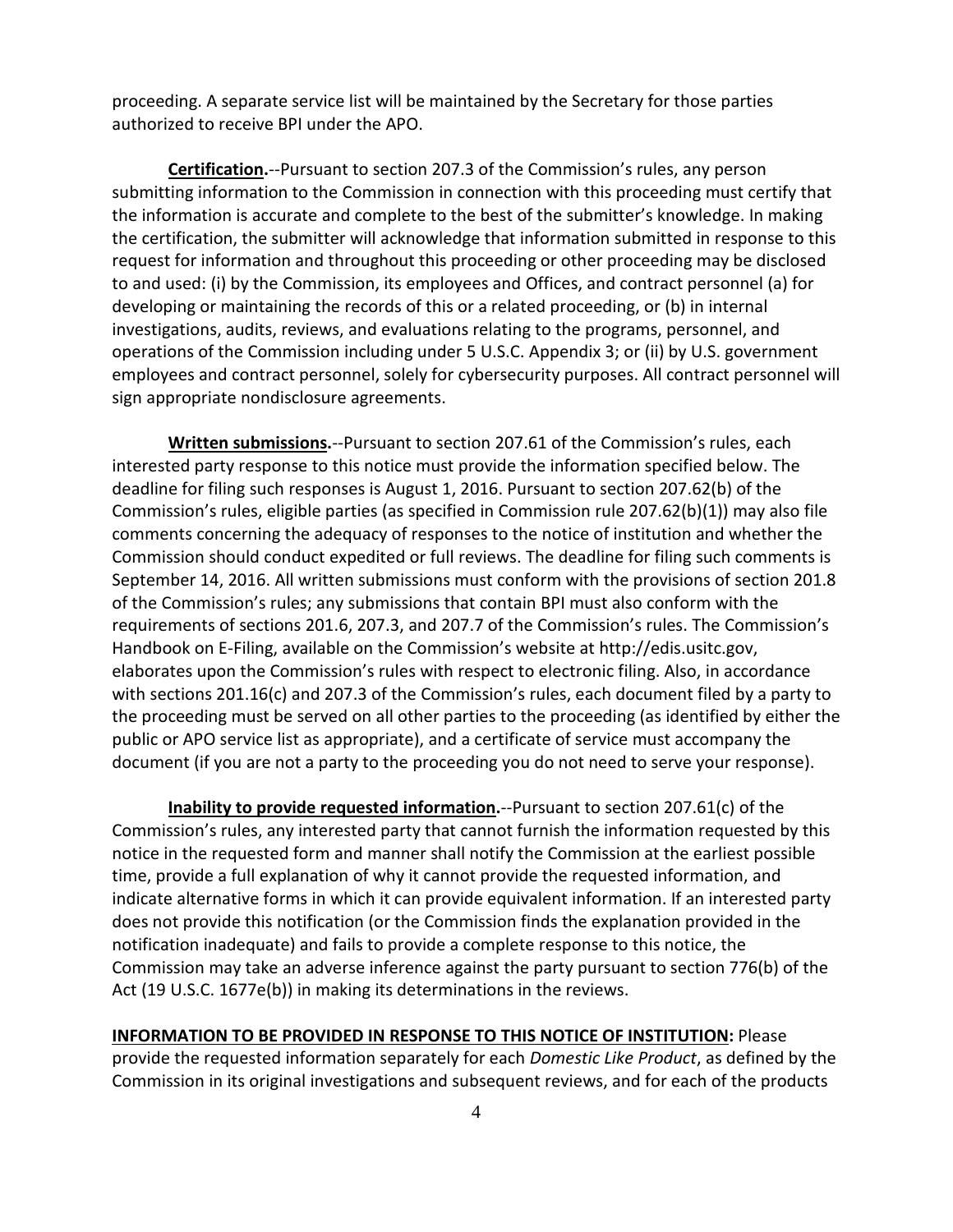identified by Commerce as *Subject Merchandise*. As used below, the term "firm" includes any related firms.

- (1) The name and address of your firm or entity (including World Wide Web address) and name, telephone number, fax number, and E-mail address of the certifying official.
- (2) A statement indicating whether your firm/entity is an interested party under 19 U.S.C. 1677(9) and if so, how, including whether your firm/entity is a U.S. producer of the *Domestic Like Product*, a U.S. union or worker group, a U.S. importer of the *Subject Merchandise*, a foreign producer or exporter of the *Subject Merchandise*, a U.S. or foreign trade or business association (a majority of whose members are interested parties under the statute), or another interested party (including an explanation). If you are a union/worker group or trade/business association, identify the firms in which your workers are employed or which are members of your association.
- (3) A statement indicating whether your firm/entity is willing to participate in this proceeding by providing information requested by the Commission.
- (4) A statement of the likely effects of the revocation of the antidumping duty order on the *Domestic Industry* in general and/or your firm/entity specifically. In your response, please discuss the various factors specified in section 752(a) of the Act (19 U.S.C. 1675a(a)) including the likely volume of subject imports, likely price effects of subject imports, and likely impact of imports of *Subject Merchandise* on the *Domestic Industry*.
- (5) A list of all known and currently operating U.S. producers of the *Domestic Like Product*. Identify any known related parties and the nature of the relationship as defined in section 771(4)(B) of the Act (19 U.S.C. 1677(4)(B)).
- (6) A list of all known and currently operating U.S. importers of the *Subject Merchandise* and producers of the *Subject Merchandise* in the *Subject Country* that currently export or have exported *Subject Merchandise* to the United States or other countries after 2010.
- (7) A list of 3-5 leading purchasers in the U.S. market for the *Domestic Like Product* and the *Subject Merchandise* (including street address, World Wide Web address, and the name, telephone number, fax number, and E-mail address of a responsible official at each firm).
- (8) A list of known sources of information on national or regional prices for the *Domestic Like Product* or the *Subject Merchandise* in the U.S. or other markets.
- (9) If you are a U.S. producer of the *Domestic Like Product*, provide the following information on your firm's operations on that product during calendar year 2015, except as noted (report quantity data in units and value data in U.S. dollars, f.o.b. plant). If you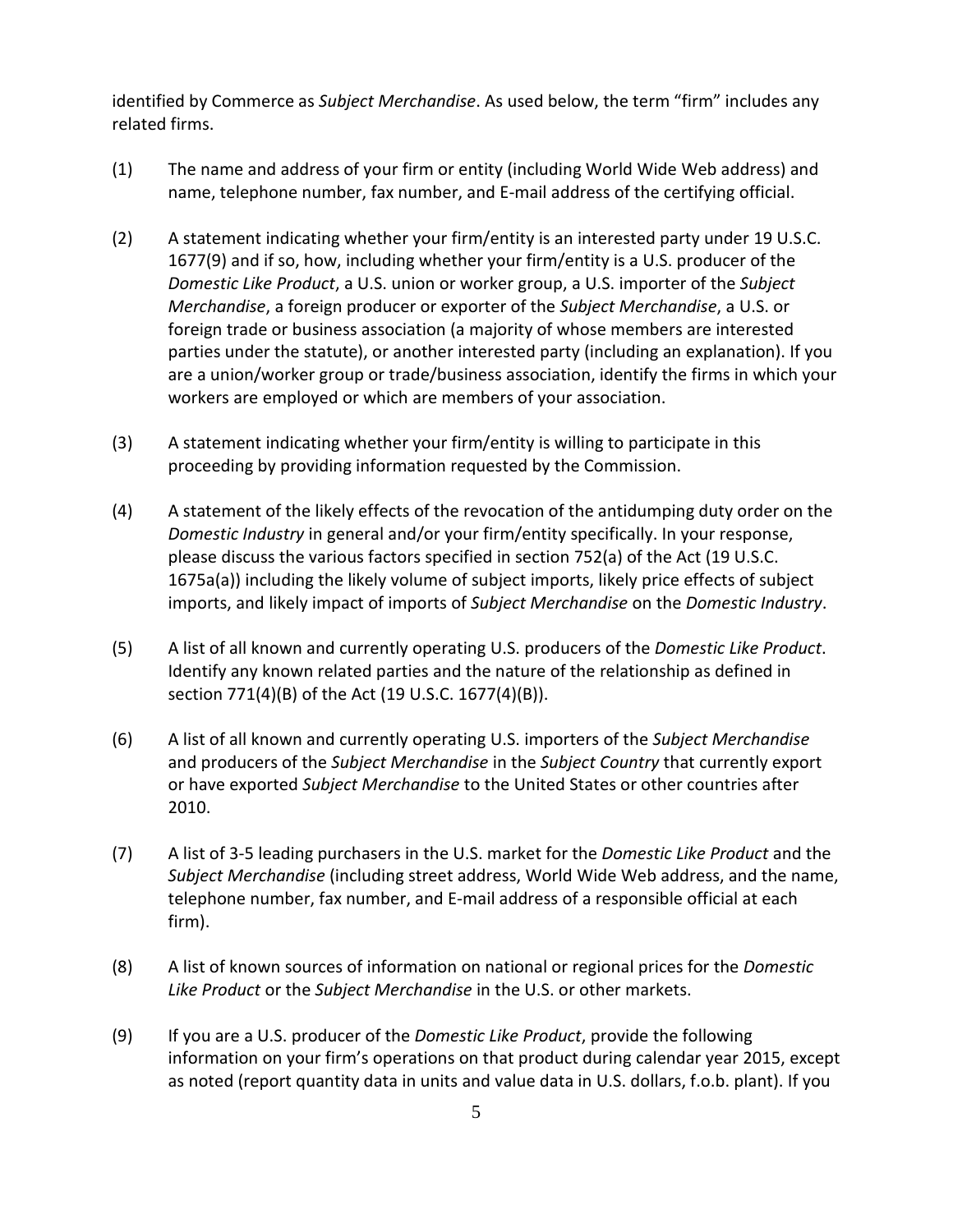are a union/worker group or trade/business association, provide the information, on an aggregate basis, for the firms in which your workers are employed/which are members of your association.

- (a) Production (quantity) and, if known, an estimate of the percentage of total U.S. production of the *Domestic Like Product* accounted for by your firm's(s') production;
- (b) Capacity (quantity) of your firm to produce the *Domestic Like Product* (i.e., the level of production that your establishment(s) could reasonably have expected to attain during the year, assuming normal operating conditions (using equipment and machinery in place and ready to operate), normal operating levels (hours per week/weeks per year), time for downtime, maintenance, repair, and cleanup, and a typical or representative product mix);
- (c) the quantity and value of U.S. commercial shipments of the *Domestic Like Product* produced in your U.S. plant(s);
- (d) the quantity and value of U.S. internal consumption/company transfers of the *Domestic Like Product* produced in your U.S. plant(s); and
- (e) the value of (i) net sales, (ii) cost of goods sold (COGS), (iii) gross profit, (iv) selling, general and administrative (SG&A) expenses, and (v) operating income of the *Domestic Like Product* produced in your U.S. plant(s) (include both U.S. and export commercial sales, internal consumption, and company transfers) for your most recently completed fiscal year (identify the date on which your fiscal year ends).
- (10) If you are a U.S. importer or a trade/business association of U.S. importers of the *Subject Merchandise* from the *Subject Country*, provide the following information on your firm's(s') operations on that product during calendar year 2015 (report quantity data in units and value data in U.S. dollars). If you are a trade/business association, provide the information, on an aggregate basis, for the firms which are members of your association.
	- (a) The quantity and value (landed, duty-paid but not including antidumping duties) of U.S. imports and, if known, an estimate of the percentage of total U.S. imports of *Subject Merchandise* from the *Subject Country* accounted for by your firm's(s') imports;
	- (b) the quantity and value (f.o.b. U.S. port, including antidumping duties) of U.S. commercial shipments of *Subject Merchandise* imported from the *Subject Country*; and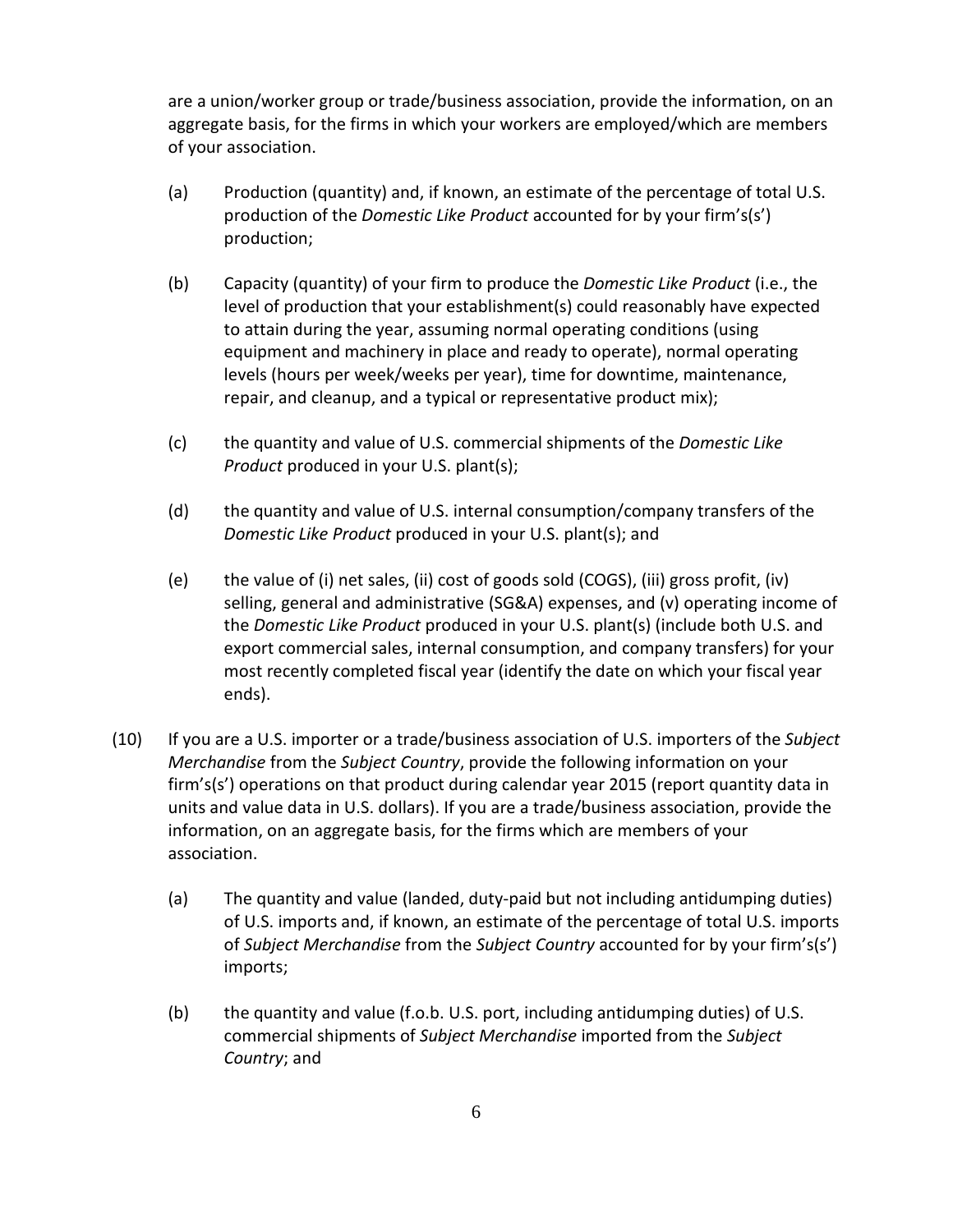- (c) the quantity and value (f.o.b. U.S. port, including antidumping duties) of U.S. internal consumption/company transfers of *Subject Merchandise* imported from the *Subject Country*.
- (11) If you are a producer, an exporter, or a trade/business association of producers or exporters of the *Subject Merchandise* in the *Subject Country*, provide the following information on your firm's(s') operations on that product during calendar year 2015 (report quantity data in units and value data in U.S. dollars, landed and duty-paid at the U.S. port but not including antidumping duties). If you are a trade/business association, provide the information, on an aggregate basis, for the firms which are members of your association.
	- (a) Production (quantity) and, if known, an estimate of the percentage of total production of *Subject Merchandise* in the *Subject Country* accounted for by your firm's(s') production;
	- (b) Capacity (quantity) of your firm(s) to produce the *Subject Merchandise* in the *Subject Country* (i.e., the level of production that your establishment(s) could reasonably have expected to attain during the year, assuming normal operating conditions (using equipment and machinery in place and ready to operate), normal operating levels (hours per week/weeks per year), time for downtime, maintenance, repair, and cleanup, and a typical or representative product mix); and
	- (c) the quantity and value of your firm's(s') exports to the United States of *Subject Merchandise* and, if known, an estimate of the percentage of total exports to the United States of *Subject Merchandise* from the *Subject Country* accounted for by your firm's(s') exports.
- (12) Identify significant changes, if any, in the supply and demand conditions or business cycle for the *Domestic Like Product* that have occurred in the United States or in the market for the *Subject Merchandise* in the *Subject Country* after 2010, and significant changes, if any, that are likely to occur within a reasonably foreseeable time. Supply conditions to consider include technology; production methods; development efforts; ability to increase production (including the shift of production facilities used for other products and the use, cost, or availability of major inputs into production); and factors related to the ability to shift supply among different national markets (including barriers to importation in foreign markets or changes in market demand abroad). Demand conditions to consider include end uses and applications; the existence and availability of substitute products; and the level of competition among the *Domestic Like Product* produced in the United States, *Subject Merchandise* produced in the *Subject Country*, and such merchandise from other countries.